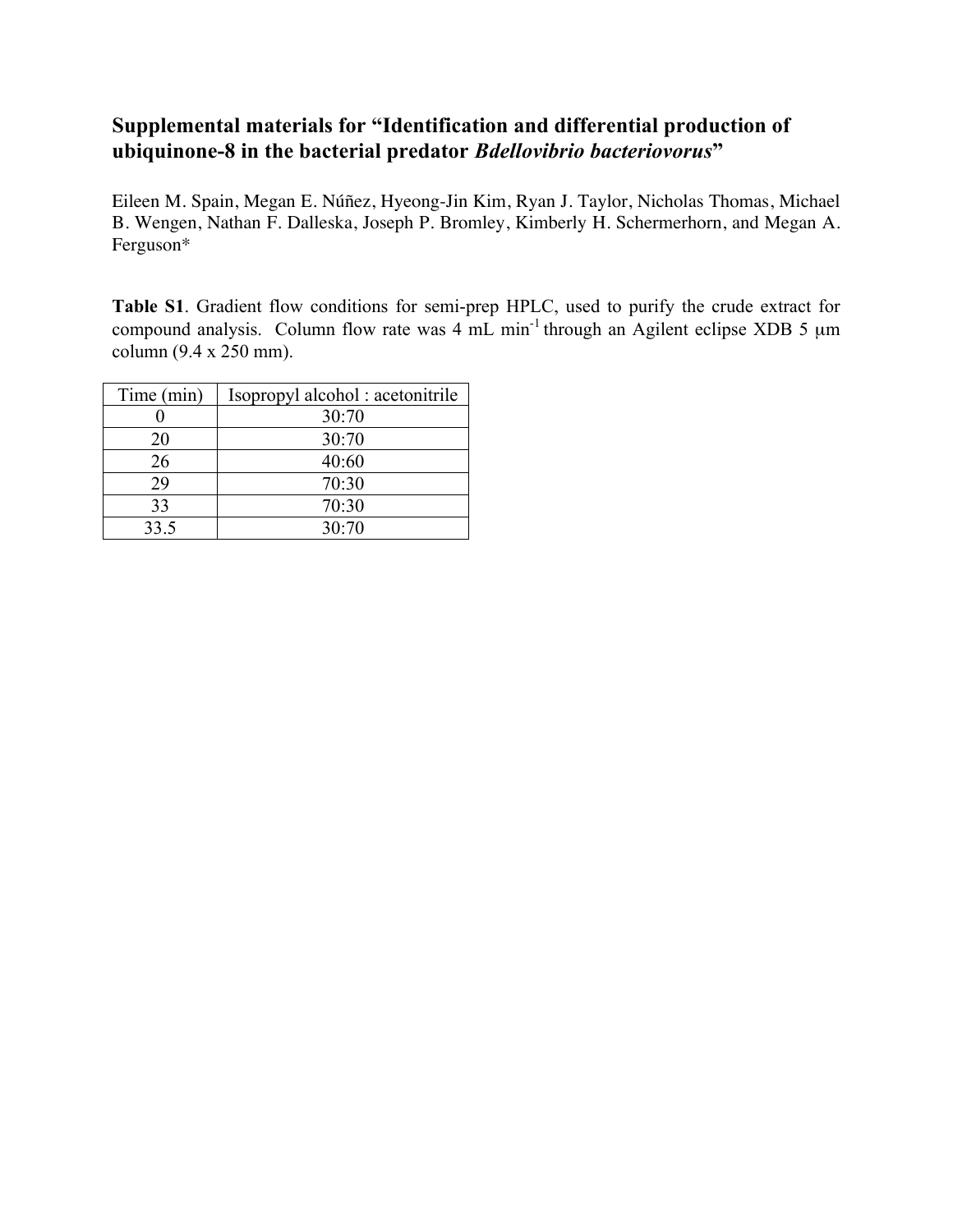

fraction absorbing at 406 nm.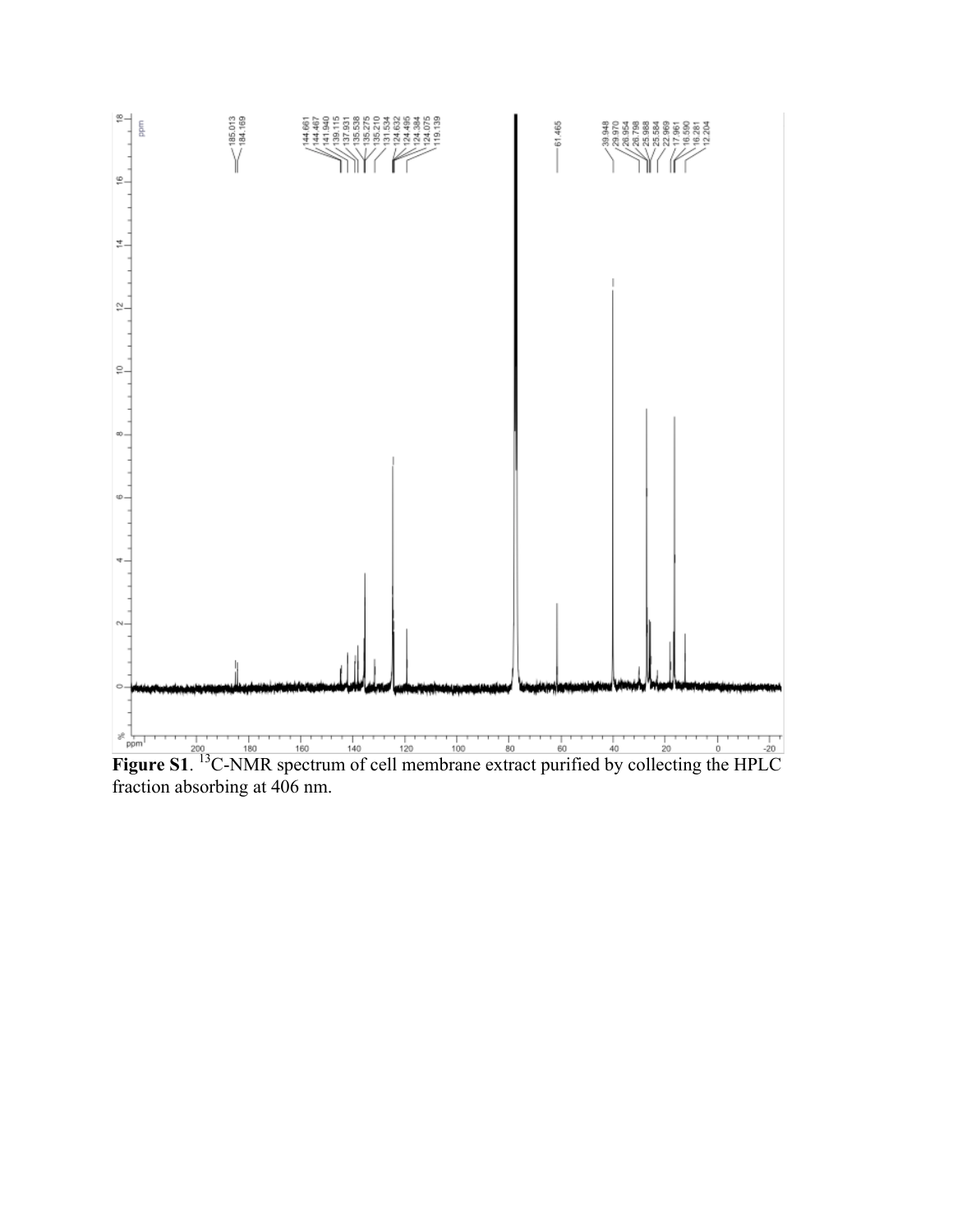

by collecting the HPLC fraction absorbing at 406 nm.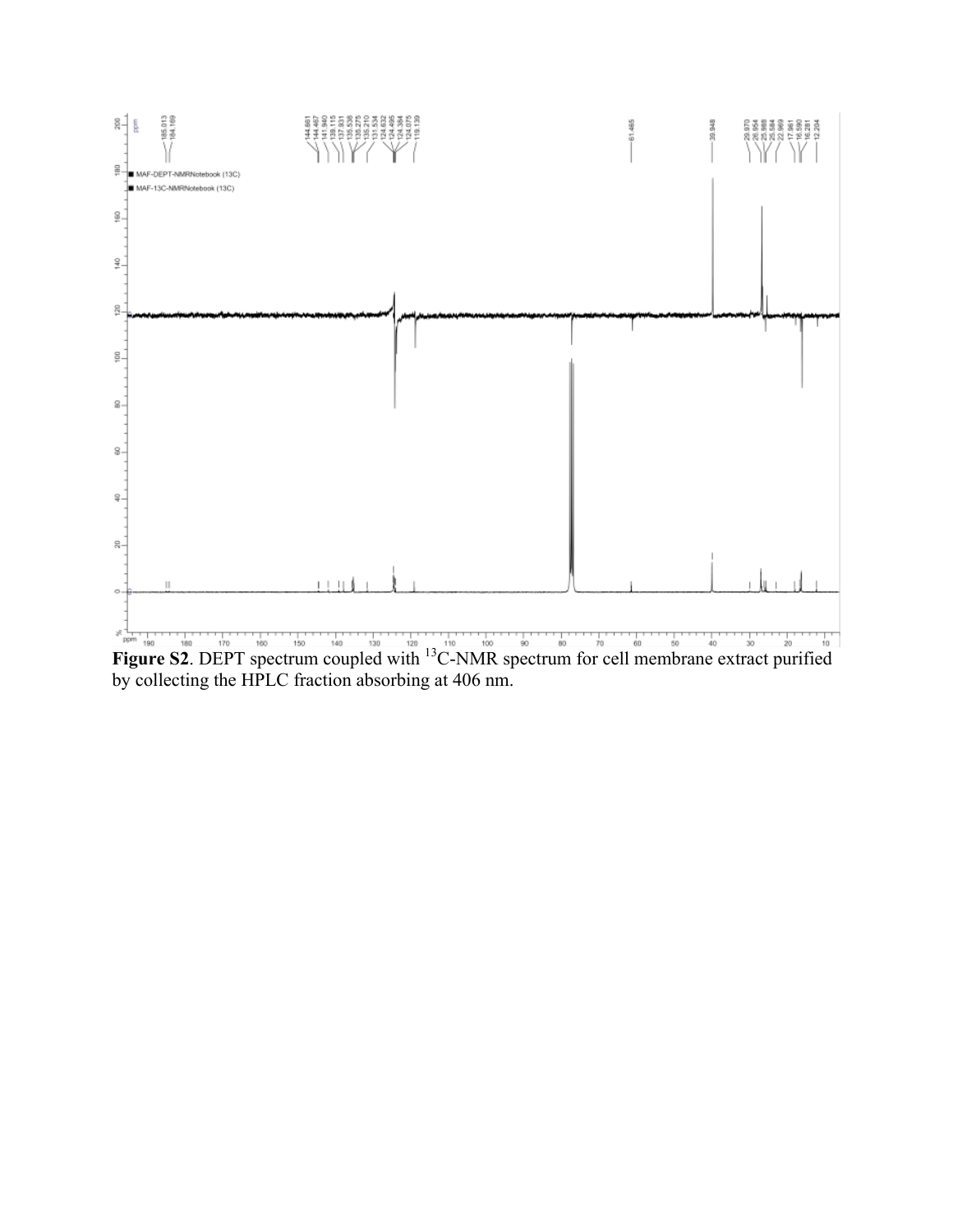

**Figure S3**. COSY spectrum for cell membrane extract purified by collecting the HPLC fraction absorbing at 406 nm.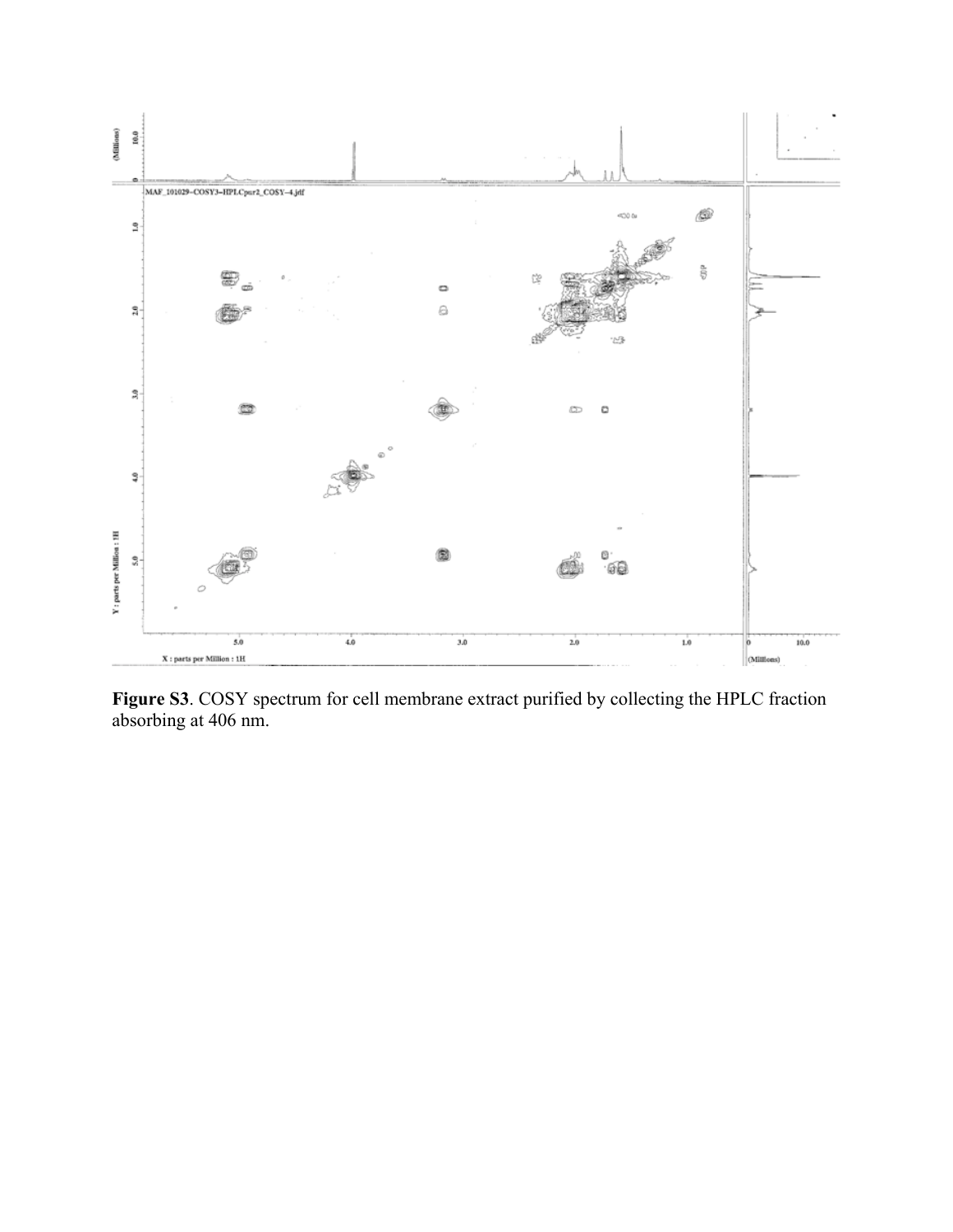

**Figure S4**: HPLC chromatograms of crude extract (extraction method 2) from dried cells at (a) 275 nm and (b) 406 nm. Quantification was performed at 275 nm due to higher absorbance and better signal to noise ratios, but the chromatogram at 406 nm demonstrates that UQ8 is the compound primarily responsible for the yellow color of cells or cell extract.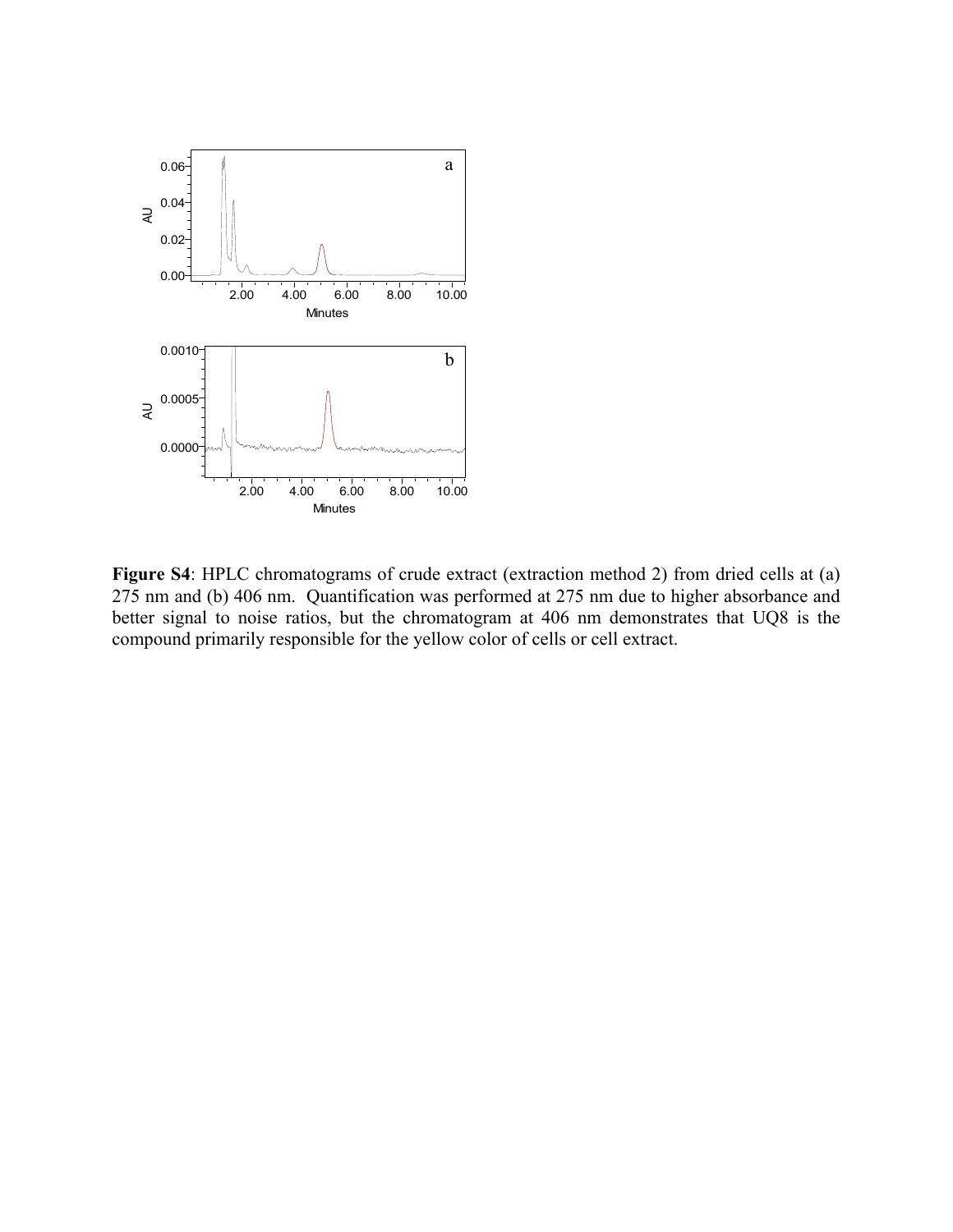

**FIGURE S5**. Gel electrophoresis of RT-PCR products prepared with *B. bacteriovorus* 109J prey lysate and *E. coli* ML35. Lanes correspond to 100 bp ladders (lanes 1 and 5; asterisk at 600 bp), *B. bacteriovorus* prey lysate with Bd0422, Bd2350, and 16s rRNA primers (lanes 2-4, respectively), and *E. coli* ML35 with Bd0422, Bd2350, and 16s rRNA primers (lanes 6-8). Amplicon sizes for the Bd0422, Bd2350, and 16s rRNA primers are 758, 608, and 765 bp, respectively.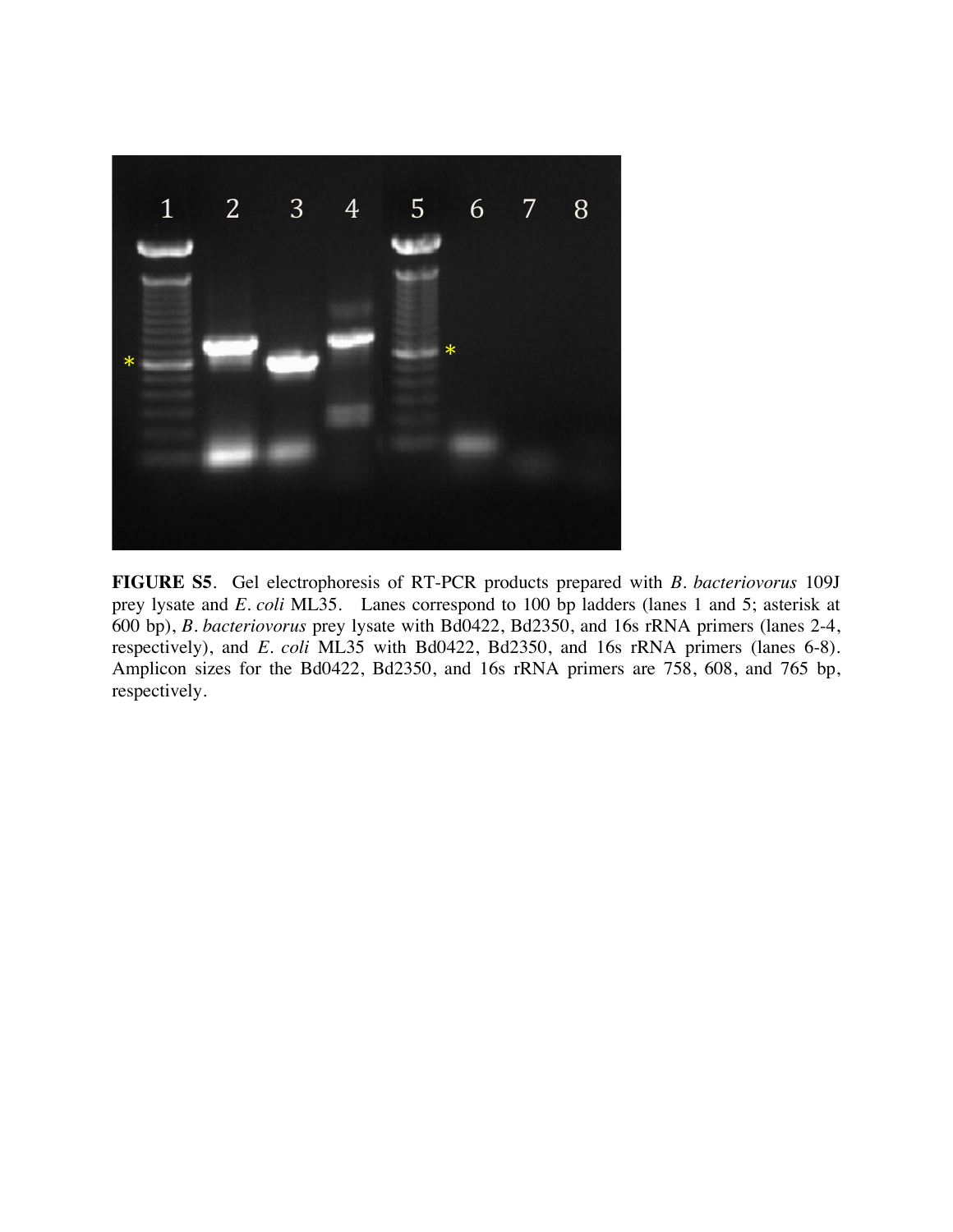

**Figure S6**. Gel electrophoresis of RT-PCR samples hybridized to 16s rRNA primers. cDNA from the inner region, outer region, and whole film of a spatially organized *B. bacteriovorus* 109J film were used for lanes 2-4, respectively. Lane 1 contains a 100 bp ladder (asterisk at 600 bp). The expected amplicon is 765 bp.



**Figure S7**. Gel electrophoresis of HindIII digests of RT-PCR samples hybridized to Bd0422 and Bd2350 primers. Lane 1 contains a 100 bp ladder (asterisk at 600 bp). Lanes 2-4 show the Bd0422 primer hybridized to cDNA from the inner region, outer region, and whole film, respectively. Likewise, lanes 5-7 contain the Bd2350 primer hybridized to cDNA from the inner region, outer region, and whole film, respectively. The expected amplicons are 358 and 400 bp for lanes 2-4 and 140 and 468 bp for lanes 5-7.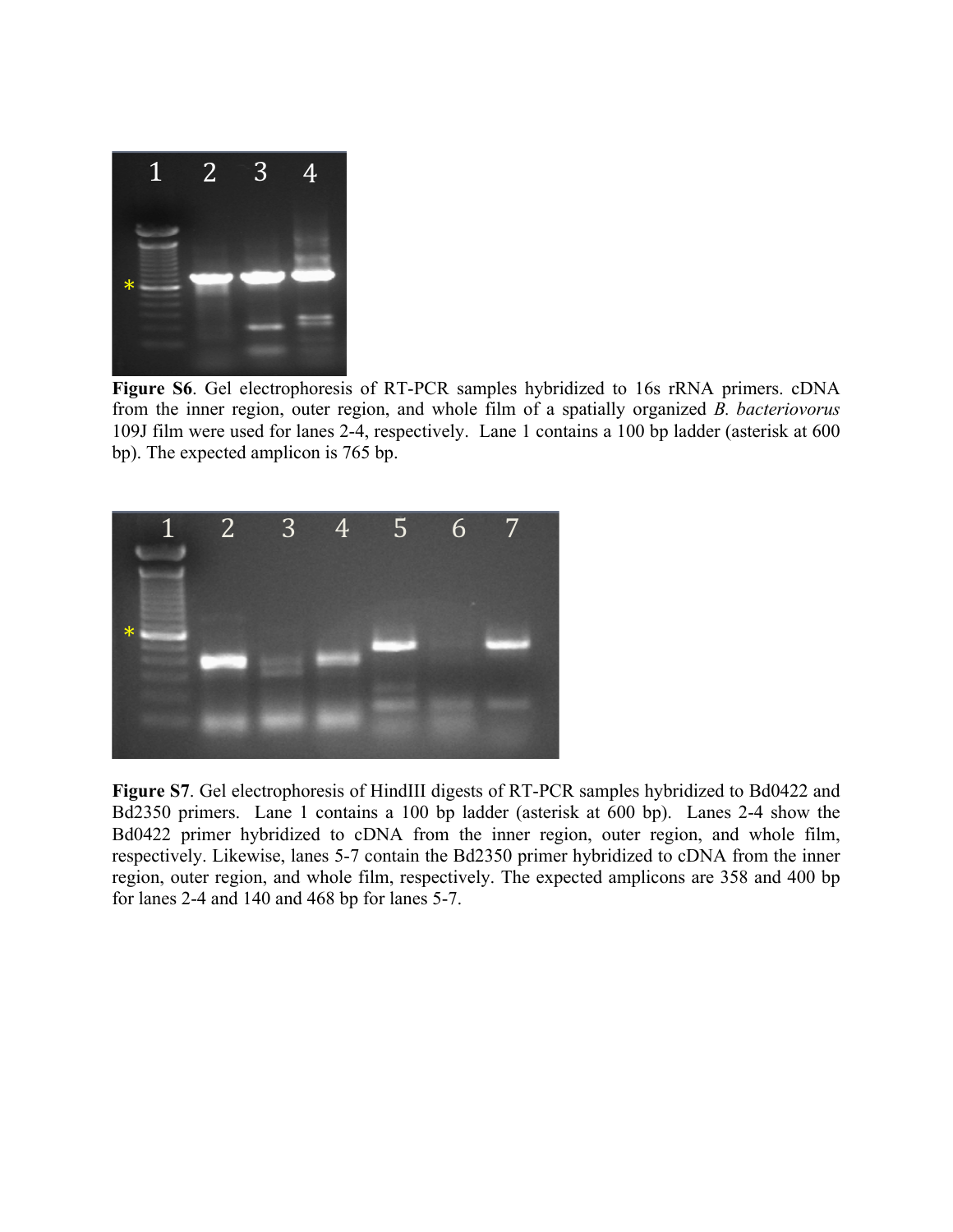**Table S2.** Relative gene expression in HI, 30-min bdelloplasts, and 3-hour bdelloplasts compared to attack-phase bdellovibrios for genes related to flagella or gliding motility. Values in red and blue correspond to up- and downregulated genes, respectively. Dashes indicate no significant change in gene expression. Note that flagella-related genes, are generally downregulated for both bdelloplasts and HI relative to attack-phase *B. bacteriovorus*, although there is less down-regulation for 3-hour bdelloplasts since the growing *Bdellovibrios* are beginning to develop new flagella by this point. In contrast, gliding motility genes are highly upregulated for HI cells.

|                 |               |                          | X-fold                   | X-fold                   |               |         |                              | X-fold                   | X-fold                   |
|-----------------|---------------|--------------------------|--------------------------|--------------------------|---------------|---------|------------------------------|--------------------------|--------------------------|
| Gene            | <b>Likely</b> | X-fold                   | change for               | change for               | Gene          | Likely  | X-fold                       | change for               | change for               |
| <b>Number</b>   | gene          | change                   | 30 min                   | $3-hr$                   | <b>Number</b> | gene    | change                       | <b>30 min</b>            | $3-hr$                   |
|                 | homolog       | in $Ha$                  | bdelloplast <sup>a</sup> | bdelloplast <sup>b</sup> |               | homolog | in $HI^a$                    | bdelloplast <sup>a</sup> | bdelloplast <sup>b</sup> |
| <b>Flagella</b> |               |                          |                          |                          | Bd3403        | fliG    | 0.40                         | 0.61                     | 0.004                    |
| Bd0144          | motA          | 0.35                     | $\blacksquare$           | 7.25                     | Bd3404        | fliF    | 0.53                         | 0.68                     | 0.009                    |
| Bd0145          | motB          | $\frac{1}{2}$            | $\frac{1}{2}$            | $\frac{1}{2}$            | Bd3405        | fliE    | 0.17                         | 0.58                     | 0.018                    |
| Bd0408          | flaA          | $\blacksquare$           | $\frac{1}{2}$            | ÷,                       | Bd3406        | flgC    | 0.42                         | 0.42                     | $\blacksquare$           |
| Bd0410          | hag           | $\Box$                   | 0.69                     | ÷,                       | Bd3407        | flgB    | 0.58                         | 0.50                     | $\overline{a}$           |
| Bd0530          | flgE          | 0.36                     | 0.54                     | ÷,                       | Gliding       |         |                              |                          |                          |
| Bd0531          | flgG          | ÷,                       | 0.56                     | ÷,                       | Bd0179        | aglW    | 3.74                         | ÷,                       | 38                       |
| Bd0532          | flgA          | 1.34                     | 0.59                     | ÷,                       | Bd0181        | aglV    | 6.29                         | ÷                        | 103                      |
| Bd0534          | flgH          | $\equiv$                 | $\overline{\phantom{a}}$ | $\overline{a}$           | Bd0182        | aglX    | 6.86                         | $\overline{\phantom{m}}$ | 202                      |
| Bd0535          | figl          | 0.56                     | 0.66                     | $\overline{a}$           | Bd0412        |         | 2.19                         | 4.54                     | 12                       |
| Bd0536          | flgJ          | $\overline{\phantom{a}}$ | $\overline{\phantom{a}}$ | 4.69                     | Bd0413        |         | $\Box$                       | 4.58                     | $\overline{\phantom{a}}$ |
| Bd0537          | flgM          | 0.37                     | 0.59                     | 14.03                    | Bd0414        |         | 2.10                         | 5.09                     | $\overline{\phantom{a}}$ |
| Bd0538          |               | 0.53                     | 0.52                     | 11.79                    | Bd0415        |         | 4.48                         | 3.93                     | 7                        |
| Bd0540          | flgK          | 0.59                     | 0.56                     | $\blacksquare$           | Bd0416        |         | 1.96                         | 4.45                     | 6                        |
| Bd0542          | flgL          | 0.19                     | $\blacksquare$           | $\blacksquare$           | Bd0417        |         | 2.05                         | 4.66                     | 9                        |
| Bd0604          | hag           | 0.18                     | $\frac{1}{2}$            | 0.001                    | Bd0418        |         | 3.32                         | 6.89                     | $\overline{a}$           |
| Bd0605          |               | 0.36                     | ÷,                       | 0.016                    | Bd0419        |         | 4.99                         | 5.21                     | $\overline{\phantom{m}}$ |
| Bd0606          | hag           | 0.34                     | $\overline{\phantom{a}}$ | 0.020                    | Bd0420        | aglR    | 3.67                         | 7.84                     | $\overline{\phantom{a}}$ |
| Bd0607          |               | 1.84                     | 1.71                     | $\frac{1}{2}$            | Bd0828        |         | 3.59                         | 0.67                     | 11                       |
| <b>Bd0608</b>   | ppc           | 0.66                     | $\Box$                   | L,                       | Bd0829        |         | 2.05                         | ÷.                       | $\overline{\phantom{a}}$ |
| Bd0609          |               | 0.07                     | 0.59                     | 0.036                    | Bd0831        |         | 2.79                         | 0.62                     | $\overline{\phantom{m}}$ |
| Bd0610          | fliD          | 0.47                     | $\Box$                   | $\blacksquare$           | Bd0832        | agmU    | 1.76                         | $\frac{1}{2}$            | $\overline{\phantom{m}}$ |
| Bd0611          | fliS          | 0.35                     | 0.61                     | L,                       | Bd0833        | aglT    | 1.83                         | ä,                       | ÷,                       |
| Bd0804          | fliL          | 1.38                     | $\blacksquare$           | 18.70                    | Bd0834        |         | 6.12                         |                          | ÷,                       |
| Bd1076          | fliL          | 0.22                     | 0.69                     | 0.009                    | Bd0836        | aglR    | 9.63                         |                          | L,                       |
| Bd2177          |               | 0.27                     | $\overline{\phantom{a}}$ | ä,                       | Bd0837        | tolR    | 8.55                         | ä,                       | ÷,                       |
| Bd3014          | fliG          | $\Box$                   | $\overline{\phantom{a}}$ | ÷,                       | Bd0838        | aglS    | $\blacksquare$               | ٠                        | $\overline{\phantom{a}}$ |
| Bd3020          | motB          | 2.20                     | $\overline{\phantom{a}}$ | ÷,                       | Bd1023        | gldA    | 4.63                         |                          | 102                      |
| Bd3021          | motA          | 0.59                     | ä,                       |                          | Bd1024        | gldF    | 21.75                        |                          | 63                       |
| Bd3052          | flgL          | 0.43                     |                          | 0.22                     | Bd1025        | gldG    | 12.38                        |                          | 49                       |
| Bd3253          | motB          | 0.40                     | 0.59                     | 0.14                     | Bd1473        |         | 0.63                         |                          | 0.021                    |
| Bd3254          | motA          | 0.22                     | 0.60                     | 65.50                    | Bd1474        |         | 4.31                         | ÷,                       | 0.014                    |
| Bd3318          | fliA          | 0.43                     | 0.58                     | 0.11                     | Bd1475        |         | 3.76                         | 0.58                     | 0.040                    |
| Bd3319          | fleN          | ÷,                       | 0.67                     | $\blacksquare$           | Bd1476        |         | 2.03                         | 0.64                     | 0.034                    |
| Bd3320          | flhF          | ÷                        | 0.56                     |                          | Bd1477        |         |                              | 0.62                     | 0.035                    |
| Bd3321          | flhA          | ä,                       | ٠                        |                          | Bd1478        | agmU    | 1.33                         | 0.65                     | 0.058                    |
| Bd3322          | flhB          | ÷                        | $\overline{\phantom{a}}$ | $\overline{\phantom{a}}$ | Bd1479        | aglS    | 2.60                         | 0.67                     | 0.21                     |
| Bd3323          | fliR          | $\blacksquare$           | 0.66                     | $\overline{a}$           | Bd1480        |         | 3.13                         | 0.57                     | 0.032                    |
| Bd3324          | fliQ          | $\Box$                   | 0.50                     |                          | Bd1481        | aglR    | 6.67                         | 0.61                     | 0.11                     |
| Bd3325          | fliP          | 0.64                     | ÷,                       |                          | Bd1482        |         | $\qquad \qquad \blacksquare$ | 0.69                     | 0.15                     |
| Bd3326          | fliO          | 1.34                     | 0.54                     |                          | Bd1483        |         | $\overline{a}$               | ÷,                       | 0.051                    |
| Bd3327          | fliN          | $\blacksquare$           | 0.56                     |                          | Bd2368        |         | 10.55                        | ÷,                       | 187                      |
| Bd3328          | fliM          | $\blacksquare$           | 0.67                     |                          | Bd2369        |         | 10.51                        |                          | 86                       |
| Bd3329          | fliL          | 0.47                     | 0.60                     |                          | Bd2370        |         | 11.49                        |                          | 76                       |